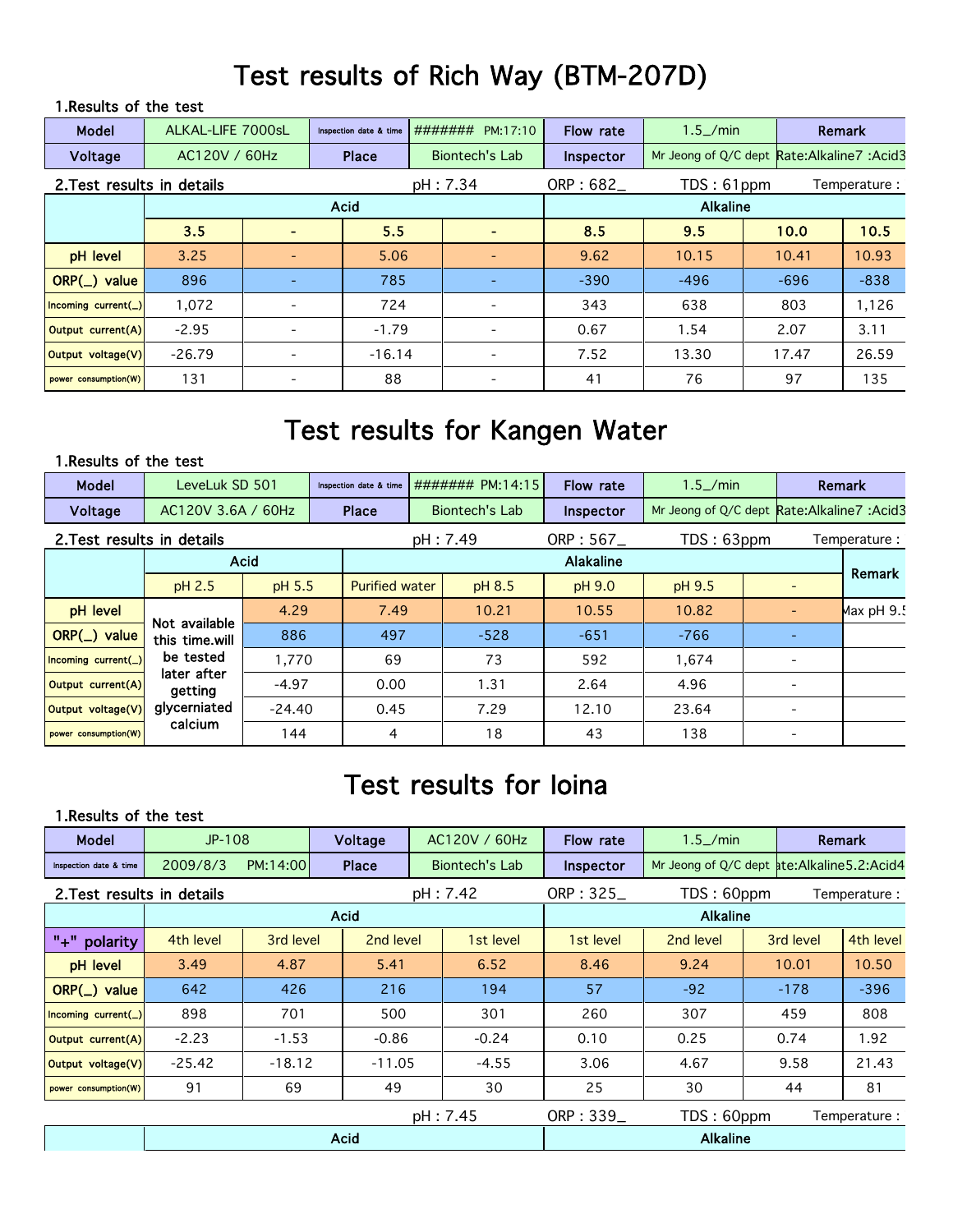| w_w<br>polarity             | 4th level | 3rd level | 2nd level | 1st level | 1st level | 2nd level | 3rd level | 4th level |
|-----------------------------|-----------|-----------|-----------|-----------|-----------|-----------|-----------|-----------|
| pH level                    | 3.56      | 4.96      | 5.44      | 6.55      | 8.51      | 9.20      | 10.00     | 10.57     |
| $ORP(\_)$ value             | 506       | 347       | 227       | 189       | 258       | $-76$     | $-172$    | $-354$    |
| $ $ Incoming current( $_$ ) | 905       | 702       | 494       | 293       | 265       | 312       | 471       | 821       |
| Output current(A)           | 2.31      | 1.57      | 0.86      | 0.23      | $-0.10$   | $-0.26$   | $-0.76$   | $-1.95$   |
| Output voltage(V)           | 25.26     | 17.98     | $-11.01$  | 4.57      | $-3.03$   | $-4.70$   | $-9.56$   | $-21.26$  |
| power consumption(W)        | 92        | 69        | 48        | 29        | 26        | 30        | 46        | 82        |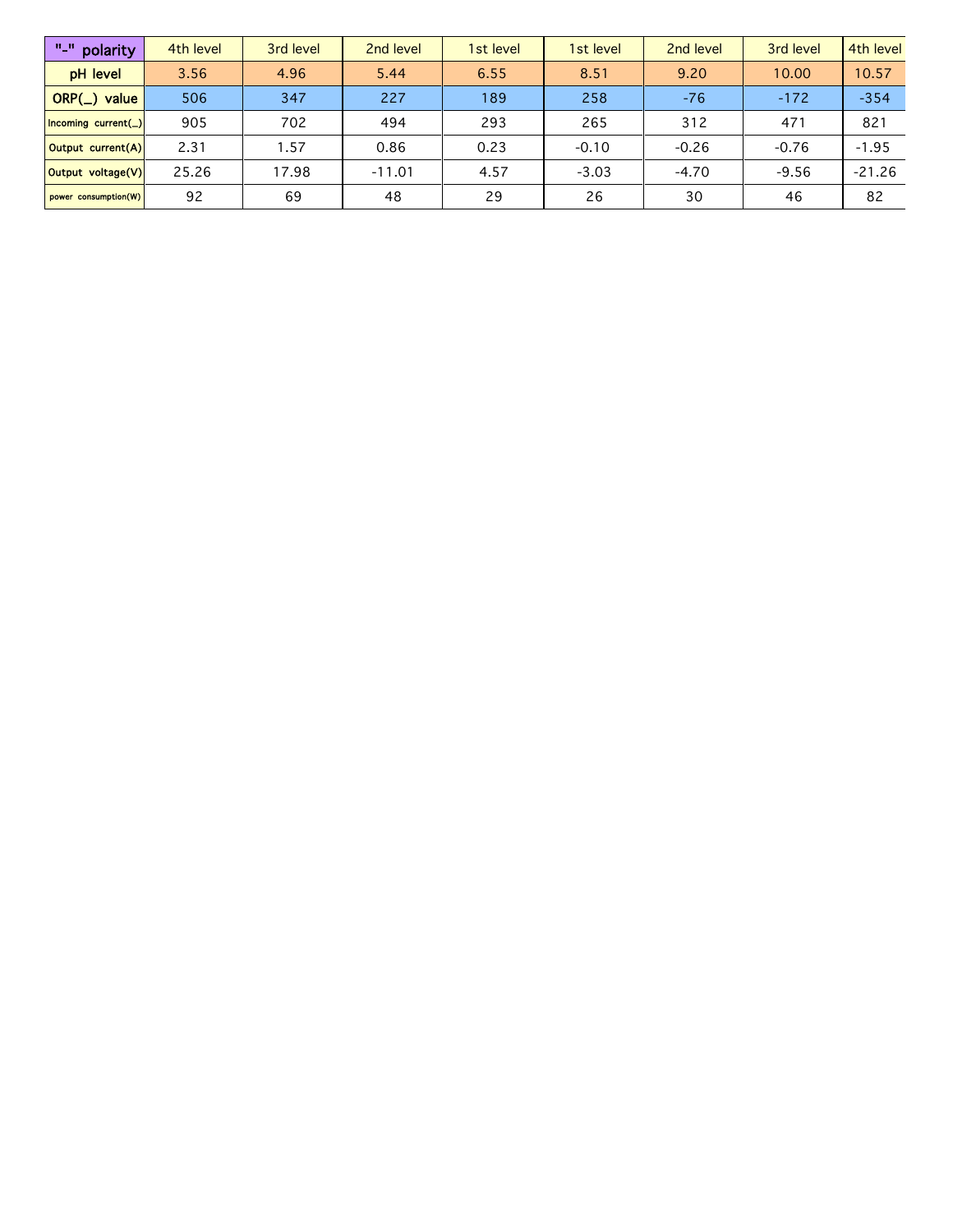## Test results of Rich Way Alkal-Life 7000sL

#### 1.Results of the test

| Model                      |      | ALKAL-LIFE 7000sL<br>Inspection date & time |      |          | ####### PM:17:10 | Flow rate                              | $1.5$ /min                                   |        | Remark |  |  |
|----------------------------|------|---------------------------------------------|------|----------|------------------|----------------------------------------|----------------------------------------------|--------|--------|--|--|
| Voltage                    |      | AC120V / 60Hz<br>Place                      |      |          | Biontech's Lab   | Inspector                              | Mr Jeong of Q/C dept Rate: Alkaline 7: Acid3 |        |        |  |  |
| 2. Test results in details |      |                                             |      | pH: 7.34 |                  | ORP: 682_<br>TDS:61ppm<br>Temperature: |                                              |        |        |  |  |
|                            |      | <b>Acid</b>                                 |      |          |                  |                                        | <b>Alkaline</b>                              |        |        |  |  |
|                            | 3.5  | 5.5                                         |      |          |                  | 8.5                                    | 9.5                                          | 10.0   | 10.5   |  |  |
| <b>pH</b> level            | 3.25 |                                             | 5.06 |          |                  | 9.62                                   | 10.15                                        | 10.41  | 10.93  |  |  |
| $ORP(\_)$ value            | 896  |                                             | 785  |          |                  | $-39$                                  | $-496$                                       | $-696$ | $-838$ |  |  |

### Test results for Kangen Water SD 501

#### 1.Results of the test

| Model                      | LeveLuk SD 501       |      | Inspection date & time          |              | ####### PM:14:15 |                | Flow rate        | $1.5$ /min                                    |  | Remark |              |
|----------------------------|----------------------|------|---------------------------------|--------------|------------------|----------------|------------------|-----------------------------------------------|--|--------|--------------|
| Voltage                    | AC120V 3.6A / 60Hz   |      |                                 | <b>Place</b> |                  | Biontech's Lab | Inspector        | Mr Jeong of Q/C dept Rate: Alkaline 7: Acid 3 |  |        |              |
| 2. Test results in details |                      |      |                                 |              |                  | pH: 7.49       | ORP: 567         | TDS: 63ppm                                    |  |        | Temperature: |
|                            | <b>Acid</b>          |      |                                 |              |                  |                | <b>Alakaline</b> |                                               |  |        | Remark       |
|                            | pH 2.5               |      | pH 5.5<br><b>Purified water</b> |              |                  | pH 8.5         | pH 9.0           | pH 9.5                                        |  |        |              |
| pH level                   |                      | 4.29 |                                 |              |                  | 10.21          | 10.55            | 10.82                                         |  |        | lax pH 9.    |
| ORP(_) value               | Not available        | 886  |                                 |              |                  | $-528$         | $-651$           | $-766$                                        |  |        | without      |
|                            | this time.           |      |                                 |              |                  |                |                  |                                               |  |        | Ivcerniate   |
|                            | need<br>glycerniated |      |                                 |              |                  |                |                  |                                               |  |        | calcium      |
|                            | calcium              |      |                                 |              |                  |                |                  |                                               |  |        |              |
|                            |                      |      |                                 |              |                  |                |                  |                                               |  |        |              |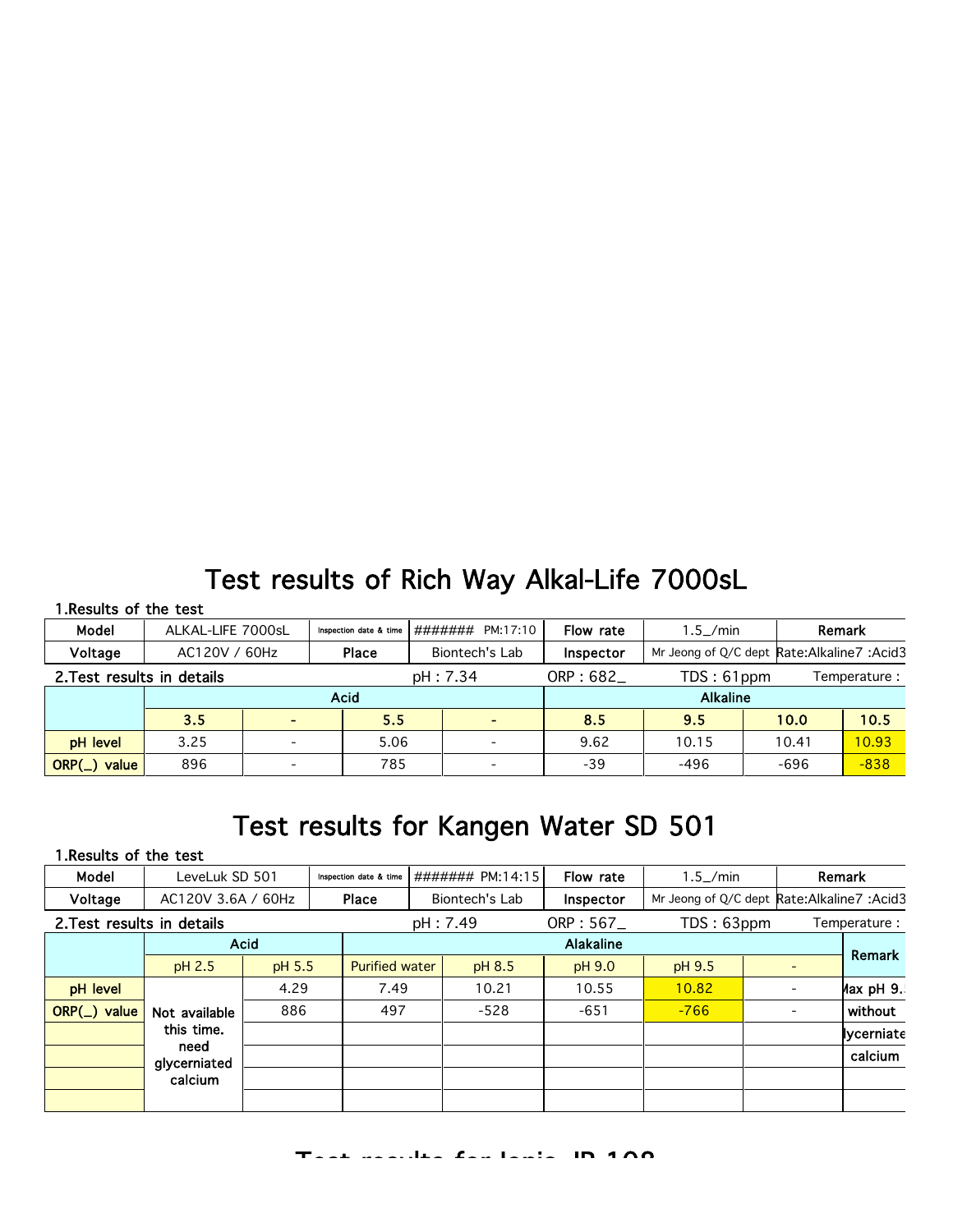### **Test results for Ionia JP TU8**

| 1. Results of the test     |           |           |              |                |           |                            |                                             |           |           |  |
|----------------------------|-----------|-----------|--------------|----------------|-----------|----------------------------|---------------------------------------------|-----------|-----------|--|
| Model                      | JP-108    |           | Voltage      | AC120V / 60Hz  |           | Flow rate                  | $1.5$ /min                                  |           | Remark    |  |
| Inspection date & time     | 2009/8/3  | PM:14:00  | <b>Place</b> | Biontech's Lab |           | <b>Inspector</b>           | Mr Jeong of Q/C dept ate:Alkaline 5.2:Acid4 |           |           |  |
| 2. Test results in details |           |           | pH: 7.42     |                |           | TDS: 60ppm<br>Temperature: |                                             |           |           |  |
|                            |           |           | <b>Acid</b>  |                |           |                            | <b>Alkaline</b>                             |           |           |  |
|                            |           |           |              |                |           |                            |                                             |           |           |  |
| "+"<br>polarity            | 4th level | 3rd level | 2nd level    |                | 1st level | 1st level                  | 2nd level                                   | 3rd level | 4th level |  |
| pH level                   | 3.49      | 4.87      | 5.41         |                | 6.52      | 8.46                       | 9.24                                        | 10.01     | 10.50     |  |



## Test results of Rich Way Alkal-Life 7000sL

| 1. Results of the test     |                   |                        |          |                  |            |                                               |       |              |
|----------------------------|-------------------|------------------------|----------|------------------|------------|-----------------------------------------------|-------|--------------|
| Model                      | ALKAL-LIFE 7000sL | Inspection date & time |          | ####### PM:17:10 | Flow rate  | $1.5$ /min                                    |       | Remark       |
| Voltage                    | AC120V / 60Hz     | Place                  |          | Biontech's Lab   | Inspector  | Mr Jeong of Q/C dept Rate: Alkaline 7: Acid 3 |       |              |
| 2. Test results in details |                   |                        | pH: 7.34 |                  | ORP: $682$ | TDS: 61ppm                                    |       | Temperature: |
|                            |                   | <b>Acid</b>            |          |                  |            | <b>Alkaline</b>                               |       |              |
|                            | 3.5               | 5.5                    |          |                  | 8.5        | 9.5                                           | 10.0  | 10.5         |
| pH level                   | 3.25              | 5.06                   |          |                  | 9.62       | 10.15                                         | 10.41 | 10.93        |